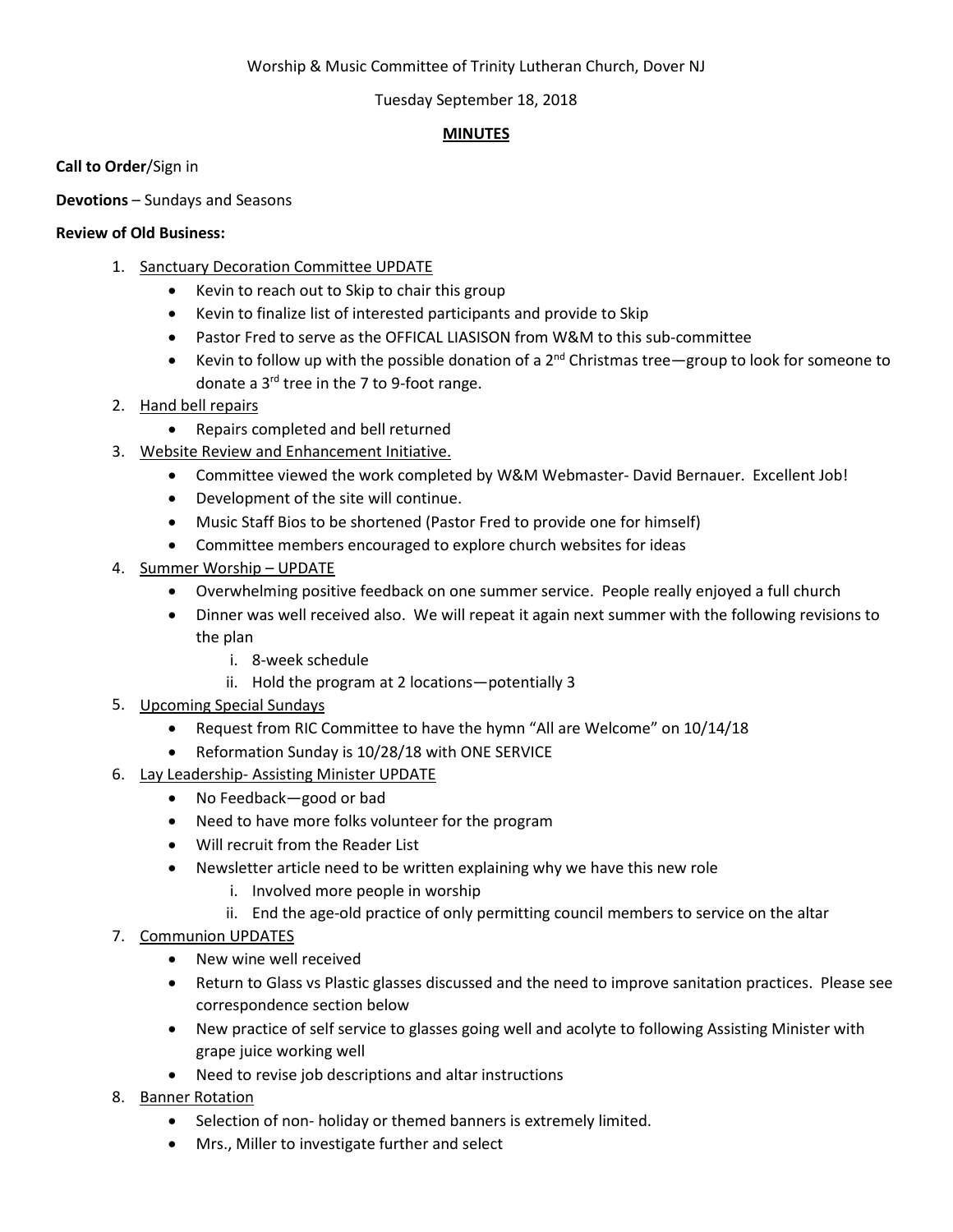- 9. 2019 Budget
	- Kevin related the news that the finance committee is putting forth an extremely tight and trimmed budget. As proposed funding for W&M to be reduced by 31%.
	- Discussed the need to actively solicit members to underwrite the costs of guest musicians.
- 10. Joan Frick Special Passing of the Peace
	- Committee was reminded of Joan's request and our agreement to honor her request on a quarterly basis. (singing "Let there be peace on earth" following the passing of the peace. Pastor Fred to incorporate into worship on September 30th

# **New Business**

- 1. Next Innovation
	- Tabled for this meeting
- 2. Photo
	- A committee photo was not taken for the website—the meeting space was extremely hot and all members agreed we were rather unphotogenic that evening.
- 3. Revisions to Instructions
	- Barbara agreed to revise the various instruction manuals for people assisting with worship
	- On 11/18/18 and special thank you luncheon will be held acknowledging all our worship volunteers. The program will also include a training class rolling out the various revisions to our current practices
	- Looking to recruit a Head Usher to be responsible for training and compliance
- 4. Fall Season
	- Energizer Sunday reviewed
	- Reformation Sunday
	- All Saints
	- Advent Lessons and Carols
- 5. Advent & Christmas Preparation
	- No mid-week advent worship
	- 12/6/18 Special evening event celebrating various Christmas Traditions from around the world
	- Blue Christmas 12/19/18 7PM
	- Christmas Schedule is as follows
		- i. 12/2/18 Advent Lessons and Carols ONE service at 9:15AM
		- ii. 12/23/18 Regular Schedule
		- iii. 12/24/18 6PM and 9PM
		- iv. 12/25 Worship 9:15AM
		- v. 12/30/18 Worship 9:15AM
- 6. Parking Lot Review
	- NONE
- 7. Round Table Open Discussion
	- Request for Hymn Sing of OLD-time hymns as prelude/gathering songs
	- Comment made regarding recruiting additional volunteers to cover the acolyte schedule
- 8. Time and Talent Sheets
	- This responsibility has been assumed by the Living for Giving Team
- 9. Hymn Selection Schedule October to December
	- September Pastor Fred
	- October Julie & Jessie
	- November Mrs. Miller & Pastor Fred
	- December Julie & Lynn
- 10. Altar Guild